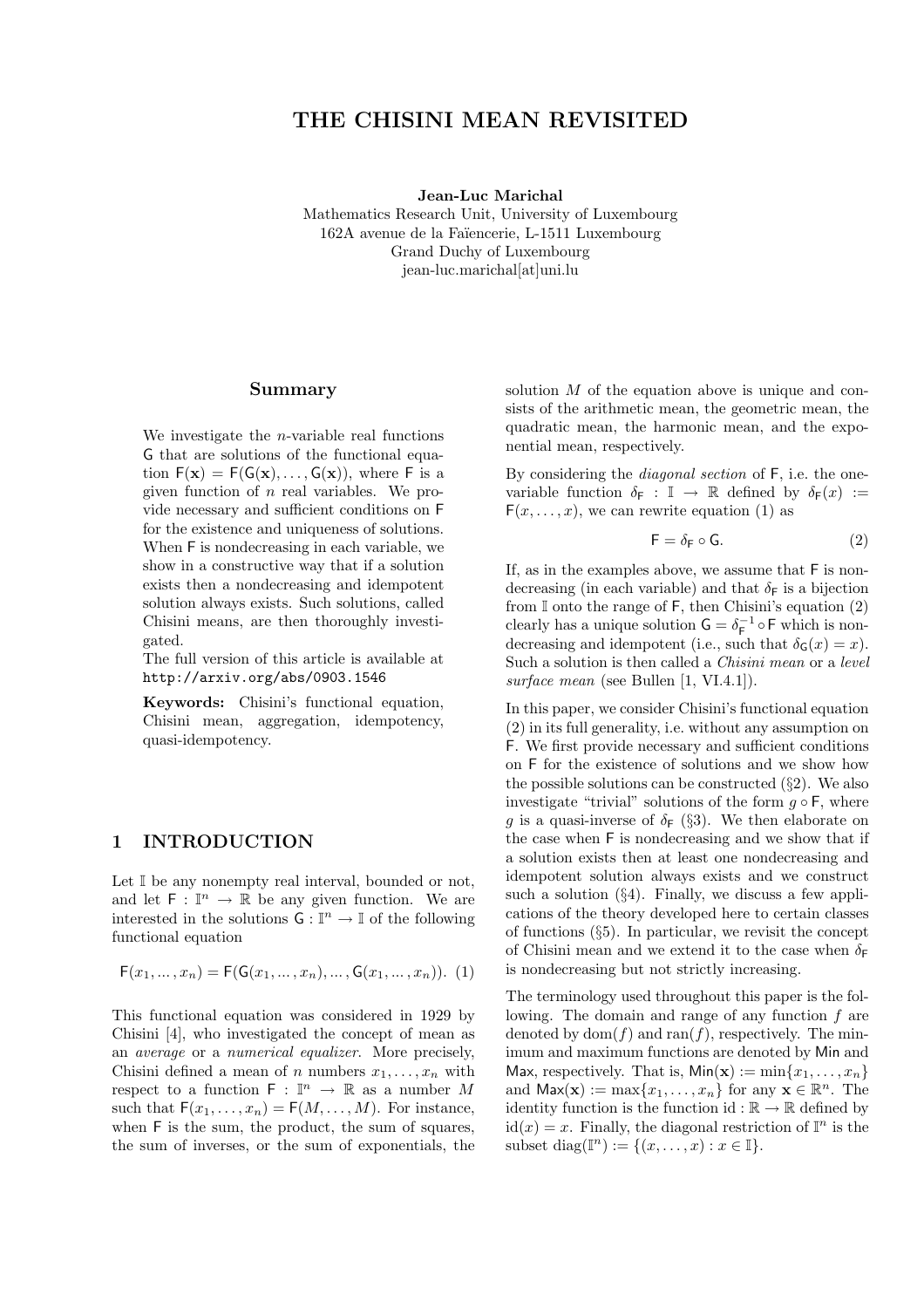## 2 RESOLUTION OF CHISINI'S EQUATION

In this section, we provide necessary and sufficient conditions for the existence and uniqueness of solutions of Chisini's equation and we show how the solutions can be constructed.

Let  $\mathsf{F} : \mathbb{I}^n \to \mathbb{R}$  be a given function and suppose that the associated Chisini equation  $(2)$  has a solution  $\mathsf G$ :  $\mathbb{I}^n \to \mathbb{I}$ . We immediately see that, for any  $\mathbf{x} \in \mathbb{I}^n$ , the possible values of  $G(x)$  are exactly those reals  $z \in \mathbb{I}$  for which the *n*-tuple  $(z, \ldots, z)$  belongs to the level set of F through x. In other terms, we must have

$$
\mathsf{G}(\mathbf{x}) \in \delta_{\mathsf{F}}^{-1}\{\mathsf{F}(\mathbf{x})\}, \qquad \forall \mathbf{x} \in \mathbb{I}^n. \tag{3}
$$

Thus a necessary condition for equation (2) to have at least one solution is

$$
ran(\delta_F) = ran(F). \tag{4}
$$

Assuming the Axiom of Choice (AC), we immediately see that condition (4) is also sufficient for equation (2) to have at least one solution. Indeed, by assuming both AC and (4), we can define a function  $\mathsf{G} : \mathbb{I}^n \to \mathbb{I}$ satisfying (3) and this function then solves equation (2). Note however that AC is not always required to ensure the existence of a solution. For instance, if  $\delta_F$  is monotonic (i.e., either nondecreasing or nonincreasing), then every level set  $\delta_{\mathsf{F}}^{-1}{F(\mathbf{x})}$  is a bounded interval (except two of them at most) and for instance its midpoint could be chosen to define  $G(\mathbf{x})$ .

Thus we have proved the following result.

**Proposition 2.1.** Let  $F: \mathbb{I}^n \to \mathbb{R}$  be a function. If equation (2) has at least one solution  $G: \mathbb{I}^n \to \mathbb{I}$  then ran( $\delta_F$ ) = ran(F). Under AC (not necessary if  $\delta_F$  is monotonic), the converse also holds.

Equation (3) shows how the possible solutions of the Chisini equation can be constructed. We first observe that  $\mathbb{I}^n$  is a disjoint union of the level sets of F, i.e.  $\mathbb{I}^n =$  $\cup_{y\in \text{ran}(\delta_F)} F^{-1}{y}.$  Thus, constructing a solution G on  $\mathbb{I}^n$  reduces to constructing it on each level set  $\mathsf{F}^{-1}\{y\},\$ with  $y \in \text{ran}(\delta_F)$ . That is, for every  $\mathbf{x} \in \mathsf{F}^{-1}{y}$ , we choose  $G(\mathbf{x}) \in \delta_F^{-1}{y}.$ 

The next proposition yields an alternative description of the solutions of the Chisini equation through the concept of quasi-inverse function. Recall first that a function g is a quasi-inverse of a function f if

$$
f \circ g|_{\operatorname{ran}(f)} = \operatorname{id}|_{\operatorname{ran}(f)},\tag{5}
$$

$$
\operatorname{ran}(g|_{\operatorname{ran}(f)}) = \operatorname{ran}(g). \tag{6}
$$

For any function f, denote by  $Q(f)$  the set of its quasi-inverses. This set is nonempty whenever we assume AC, which is actually just another form of the statement "every function has a quasi-inverse." Recall also that the relation of being quasi-inverse is symmetric, i.e. if  $g \in Q(f)$  then  $f \in Q(g)$ ; moreover ran(f)  $\subseteq$  dom(g) and ran(g)  $\subseteq$  dom(f) (see [10, §2.1]).

By definition, if  $g \in Q(f)$  then  $g|_{\text{ran}(f)} \in Q(f)$ . Thus we can always restrict the domain of any quasi-inverse  $g \in Q(f)$  to ran(f). These "restricted" quasi-inverses, also called right-inverses, are then simply characterized by condition (5), which can be rewritten as

$$
g(y) \in f^{-1}\{y\}, \qquad \forall y \in \text{ran}(f). \tag{7}
$$

**Proposition 2.2.** Let  $F : \mathbb{I}^n \to \mathbb{R}$  be a function satisfying (4) and let  $G: \mathbb{I}^n \to \mathbb{I}$  be any function. Then, assuming AC (not necessary if  $\delta_F$  is monotonic), the following assertions are equivalent:

- (i) We have  $F = \delta_F \circ G$ .
- (*ii*) For any  $\mathbf{x} \in \mathbb{I}^n$  we have  $G(\mathbf{x}) \in \delta_{\mathsf{F}}^{-1} \{ \mathsf{F}(\mathbf{x}) \}.$
- (iii) For any  $\mathbf{x} \in \mathbb{I}^n$  there is  $g_{\mathbf{x}} \in Q(\delta_F)$  such that  $G(\mathbf{x}) = (q_{\mathbf{x}} \circ F)(\mathbf{x}).$

A necessary and sufficient condition for equation (2) to have a unique solution immediately follows from the assertion (ii) of Proposition 2.2.

Corollary 2.3. Let  $F : \mathbb{I}^n \to \mathbb{R}$  be a function satisfying (4). Then, assuming AC (not necessary if  $\delta_F$  is monotonic), the associated Chisini equation  $(2)$  has a unique solution if and only if  $\delta_F$  is a bijection from  $\mathbb I$ onto ran(F). The solution is then given by  $G = \delta_F^{-1} \circ F$ .

### 3 TRIVIAL SOLUTIONS

In this section, we investigate special solutions whose construction is inspired from Proposition 2.2 (iii). These solutions are described in the following immediate result.

**Proposition 3.1.** Let  $F: \mathbb{I}^n \to \mathbb{R}$  be a function satisfying condition  $(4)$ . Then, assuming AC (not necessary if  $\delta_F$  is monotonic), for any  $g \in Q(\delta_F)$ , the function  $G = g \circ F$ , from  $\mathbb{I}^n$  to  $\mathbb{I}$ , is well defined and solves Chisini's equation (2).

Proposition 3.1 motivates the following definition. Given a function  $\mathsf{F} \colon \mathbb{I}^n \to \mathbb{R}$  satisfying condition (4), we say that a function  $\mathsf{G} : \mathbb{I}^n \to \mathbb{I}$  is a *trivial* solution of Chisini's equation (2) if there exists  $g \in Q(\delta_F)$  such that  $G = g \circ F$ .

Recall that a function  $F: \mathbb{I}^n \to \mathbb{R}$  is said to be *idem*potent if  $\delta_F = id$ . We say that F is range-idempotent if ran(F)  $\subseteq$  I and  $\delta_F|_{\text{ran}(F)} = \text{id}|_{\text{ran}(F)}$ , where the latter condition can be rewritten as  $\delta_F \circ F = F$ . We can readily see that any trivial solution  $G: \mathbb{I}^n \to \mathbb{I}$  of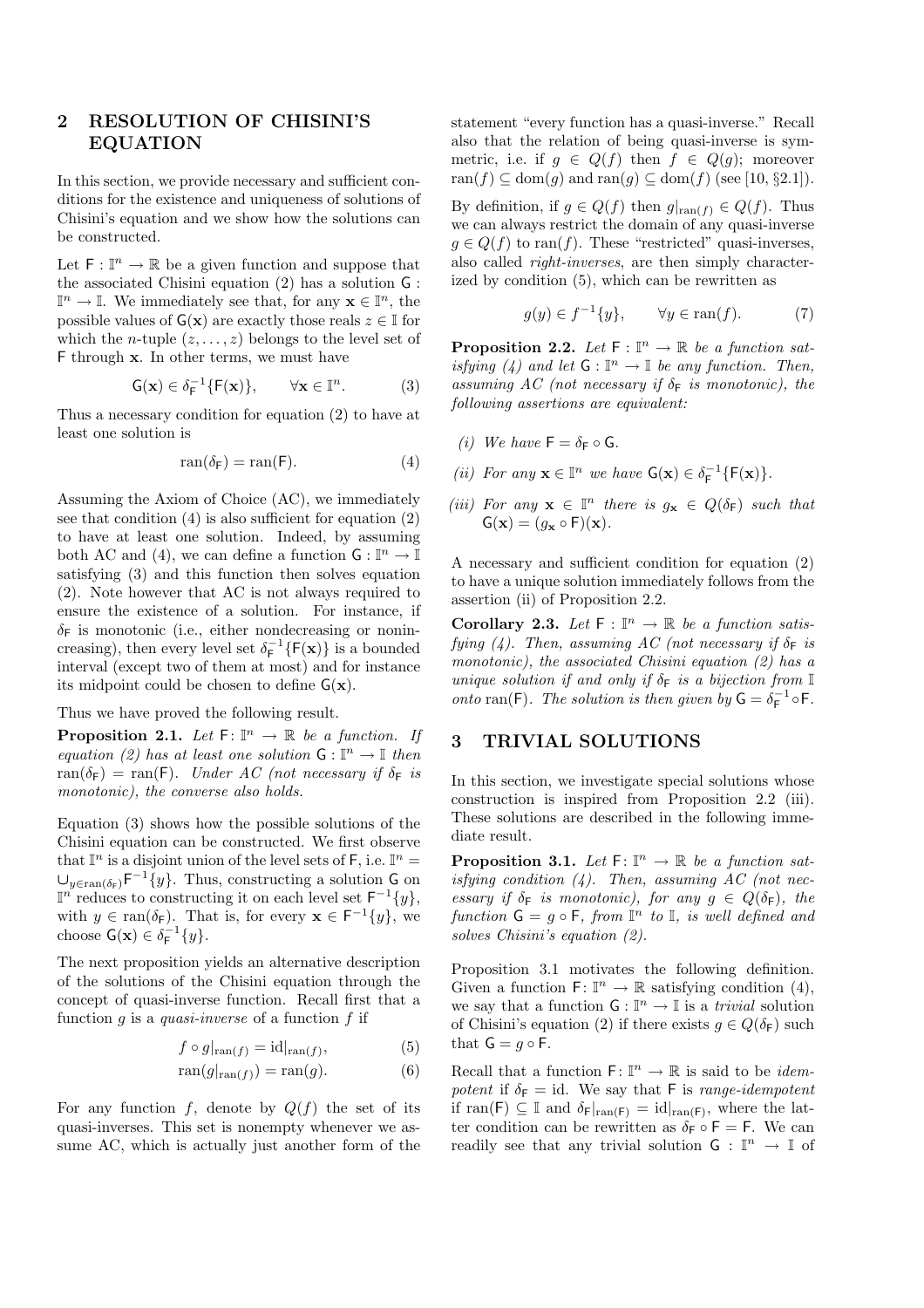Chisini's equation (2) is range-idempotent. Indeed, since  $G = g \circ F$  for some  $g \in Q(\delta_F)$ , we simply have  $\delta_{\mathsf{G}}\circ\mathsf{G}=g\circ\delta_{\mathsf{F}}\circ\mathsf{G}=g\circ\mathsf{F}=\mathsf{G}.$ 

An interesting feature of trivial solutions G is that, in addition of being range-idempotent, they may inherit some properties from F, such as nondecreasing monotonicity, symmetry, continuity, etc. For instance, G is nondecreasing as soon as F is either nondecreasing or nonincreasing. This property follows from the fact that if a function  $f : \mathbb{I} \to \mathbb{R}$  is nondecreasing (resp. nonincreasing) then so is every  $q \in Q(f)$ ; see [10, §4.4]. However, as the following example shows, Chisini's equation may have non-trivial solutions and the trivial solutions may be non-idempotent.

Example 3.2. The *Lukasiewicz t-norm* (see e.g. [8]) is the function  $\mathsf{T}^{\mathsf{L}} : [0,1]^2 \to [0,1]$  defined as  $\mathsf{T}^{\mathbb{L}}(x_1, x_2) := \mathsf{Max}(0, x_1 + x_2 - 1).$  We have  $\delta_{\mathsf{T}^{\mathbb{L}}}(x) =$ Max(0, 2x−1) and any  $q \in Q(\delta_{\mathsf{T}^{\mathsf{L}}})$  is such that  $q(x)$  =  $\frac{1}{2}(x+1)$  on  $[0,1]$  and  $g(0) \in [0, \frac{1}{2}]$ . Thus, no function of the form  $g \circ \mathsf{T}^{\mathsf{L}}$  is idempotent on [0, 1]<sup>2</sup>. However, the idempotent function  $G(x_1, x_2) = \frac{1}{2}(x_1+x_2)$  clearly solves the Chisini equation  $T^L = \delta_{T^L} \circ G$ .

The trivial solutions of Chisini's equation can be easily transformed into idempotent solutions. Indeed, for any  $g \in Q(\delta_F)$ , the function  $G : \mathbb{I}^n \to \mathbb{I}$ , defined by

$$
\mathsf{G}(\mathbf{x}) = \begin{cases} x_1, & \text{if } \mathbf{x} \in \text{diag}(\mathbb{I}^n), \\ (g \circ \mathsf{F})(\mathbf{x}), & \text{otherwise,} \end{cases}
$$

is an idempotent solution. However, for such solutions, some properties of the trivial solutions, such as nondecreasing monotonicity, might be lost.

This motivates the natural question whether the Chisini equation, when solvable, has nondecreasing and idempotent solutions. In the next section, we show in a constructive way that, if F is nondecreasing and satisfies condition (4), at least one such solution always exists.

# 4 NONDECREASING AND IDEMPOTENT SOLUTIONS

We now examine the situation when F is nondecreasing, in which case condition (4) alone ensures the solvability of Chisini's equation. Clearly  $\delta_F$  is then nondecreasing and hence its level sets  $\delta_F^{-1}{y}$ ,  $y \in \text{ran}(\delta_F)$ , are intervals. It follows that  $\delta_F$  always has a nondecreasing quasi-inverse  $g \in Q(\delta_F)$  (without an appeal to AC) and hence the trivial solution  $G = g \circ F$  is also nondecreasing and even range-idempotent (see §3). However, as we observed in Example 3.2, this solution need not be idempotent.

In this section we show that, assuming condition (4), at least one nondecreasing and idempotent solution always exists and we show how to construct such a solution (see Theorem 4.2). Roughly speaking, the idea consists in constructing on each level set  $\mathsf{F}^{-1}\{y\},\$  $y \in \text{ran}(\delta_F)$ , a nondecreasing and idempotent function that assumes the value inf $\delta_{\mathsf{F}}^{-1}\lbrace y \rbrace$  (resp. sup  $\delta_{\mathsf{F}}^{-1}\lbrace y \rbrace$ ) on the common edge of the level set  $F^{-1}{y}$  and the adjacent lower (resp. upper) level set.

Let  $\mathsf{F} : \mathbb{I}^n \to \mathbb{R}$  be a nondecreasing function satisfying (4). For any  $y \in \text{ran}(\delta_F)$ , consider the corresponding lower and upper level sets of F, defined by

$$
\begin{array}{rcl} \mathsf{F}_{<}^{-1}(y) & := & \{ \mathbf{x} \in \mathbb{I}^n : \mathsf{F}(\mathbf{x}) < y \}, \\ \mathsf{F}_{>}^{-1}(y) & := & \{ \mathbf{x} \in \mathbb{I}^n : \mathsf{F}(\mathbf{x}) > y \}, \end{array}
$$

respectively. Consider the Chebyshev distance between two points  $\mathbf{x}, \mathbf{x}' \in \mathbb{R}^n$  and between a point  $\mathbf{x} \in \mathbb{R}^n$  and a subset  $S \subseteq \mathbb{R}^n$ ,

$$
d_{\infty}(\mathbf{x}, \mathbf{x}') := \|\mathbf{x} - \mathbf{x}'\|_{\infty},
$$
  

$$
d_{\infty}(\mathbf{x}, S) := \inf_{\mathbf{x}' \in S} \|\mathbf{x} - \mathbf{x}'\|_{\infty},
$$

with the convention that  $d_{\infty}(\mathbf{x}, \varnothing) = \infty$ . Define also the following functions, from  $\mathbb{I}^n$  to  $[-\infty, \infty]$ ,

$$
a_F(\mathbf{x}) \ := \ \inf \delta_F^{-1} \{ F(\mathbf{x}) \},
$$
  

$$
b_F(\mathbf{x}) \ := \ \sup \delta_F^{-1} \{ F(\mathbf{x}) \},
$$

and

$$
d_{\mathsf{F}}^{\leq}(\mathbf{x}) \quad := \quad d_{\infty}\big(\mathbf{x}, \mathsf{F}_{\leq}^{-1}(\mathsf{F}(\mathbf{x}))\big),
$$
\n
$$
d_{\mathsf{F}}^{\geq}(\mathbf{x}) \quad := \quad d_{\infty}\big(\mathbf{x}, \mathsf{F}_{>}^{-1}(\mathsf{F}(\mathbf{x}))\big).
$$

The next lemma concerns the case when  $d_{\mathsf{F}}^{\leq}(\mathbf{x}) = \infty$ (resp.  $d_F^>(\mathbf{x}) = \infty$ ), which means that  $F^{-1}_<(F(\mathbf{x})) = \varnothing$  $(\text{resp. } \mathsf{F}_{>}^{-1}(\mathsf{F}(\mathbf{x})) = \varnothing).$ 

**Lemma 4.1.** Let  $F: \mathbb{I}^n \to \mathbb{R}$  be a nondecreasing function satisfying (4) and let  $\mathbf{x} \in \mathbb{I}^n$ . If  $d_{\mathsf{F}}^{\leq}(\mathbf{x}) = \infty$  (resp.  $d_{\mathsf{F}}^>(\mathbf{x}) = \infty$ ) then  $a_{\mathsf{F}}(\mathbf{x}) = \inf \mathbb{I}$  (resp.  $b_{\mathsf{F}}(\mathbf{x}) = \sup \mathbb{I}$ ). The converse holds if inf  $\mathbb{I} \notin \mathbb{I}$  (resp. sup  $\mathbb{I} \notin \mathbb{I}$ ).

Now, consider the following subdomain of  $\mathbb{I}^n$ :

$$
\Omega_{\mathsf{F}}:=\{\mathbf{x}\in\mathbb{I}^n: d_{\mathsf{F}}^>(\mathbf{x})+d_{\mathsf{F}}^<( \mathbf{x})>0\}
$$

and define the function  $\mathsf{U}_{\mathsf{F}} : \Omega_{\mathsf{F}} \to \mathbb{R}$  by

$$
\mathsf{U_F}(\mathbf{x}) := \frac{d_\mathsf{F}^>(\mathbf{x})\, a_\mathsf{F}(\mathbf{x}) + d_\mathsf{F}^<( \mathbf{x})\, b_\mathsf{F}(\mathbf{x})}{d_\mathsf{F}^>(\mathbf{x}) + d_\mathsf{F}^<( \mathbf{x})}.
$$

By Lemma 4.1, we immediately observe that this function is well defined if and only if both  $d_{\mathsf{F}}^{\leq}(\mathbf{x})$  and  $d_{\mathsf{F}}^{\geq}(\mathbf{x})$  are bounded. By extension, when only  $d_{\mathsf{F}}^{\geq}(\mathbf{x})$  is bounded, we naturally consider the limiting value

$$
\begin{array}{rcl}\n\mathsf{U}_{\mathsf{F}}(\mathbf{x}) & := & \lim_{a \to -\infty} \frac{d_{\mathsf{F}}^{\geq}(\mathbf{x}) \, a + d_{\infty}(\mathbf{x}, a\mathbf{1}) \, b_{\mathsf{F}}(\mathbf{x})}{d_{\mathsf{F}}^{\geq}(\mathbf{x}) + d_{\infty}(\mathbf{x}, a\mathbf{1})} \\
& = & b_{\mathsf{F}}(\mathbf{x}) - d_{\mathsf{F}}^{\geq}(\mathbf{x}).\n\end{array}
$$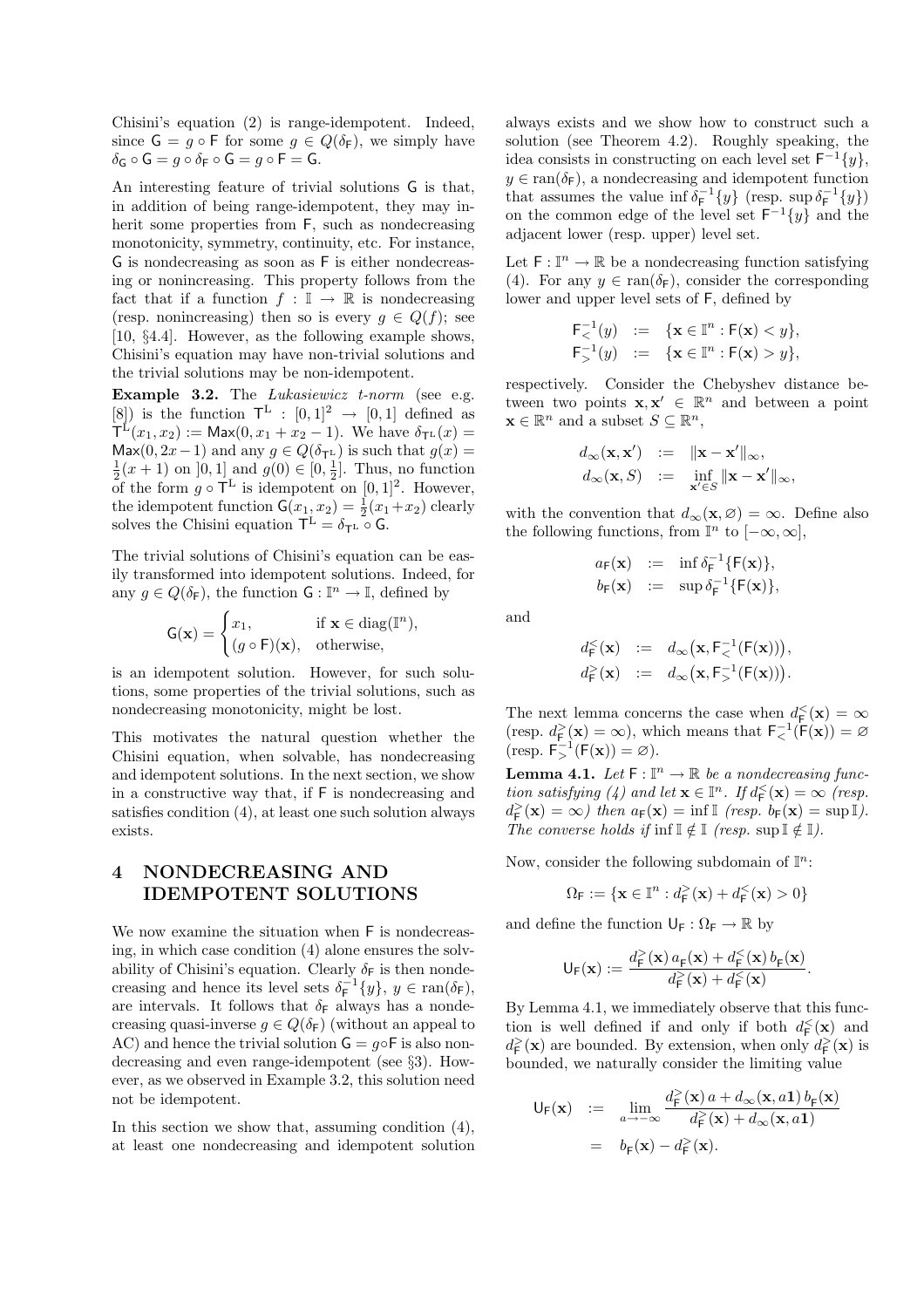Similarly, when only  $d_{\mathsf{F}}^{\leq}(\mathbf{x})$  is bounded, we consider the limiting value

$$
\begin{array}{rcl}\n\mathsf{U}_{\mathsf{F}}(\mathbf{x}) & := & \lim_{b \to +\infty} \frac{d_{\infty}(\mathbf{x}, b\mathbf{1}) \, a_{\mathsf{F}}(\mathbf{x}) + d_{\mathsf{F}}^{\leq}(\mathbf{x}) \, b}{d_{\infty}(\mathbf{x}, b\mathbf{1}) + d_{\mathsf{F}}^{\leq}(\mathbf{x})} \\
& = & a_{\mathsf{F}}(\mathbf{x}) + d_{\mathsf{F}}^{\leq}(\mathbf{x}).\n\end{array}
$$

Finally, when both  $d_{\mathsf{F}}^>(\mathbf{x})$  and  $d_{\mathsf{F}}^<(\mathbf{x})$  are unbounded (i.e. when F is a constant function), we consider

$$
U_{F}(\mathbf{x}) := \lim_{b \to +\infty} \frac{d_{\infty}(\mathbf{x}, b\mathbf{1})(-b) + d_{\infty}(\mathbf{x}, -b\mathbf{1})b}{d_{\infty}(\mathbf{x}, b\mathbf{1}) + d_{\infty}(\mathbf{x}, -b\mathbf{1})}
$$
  
= 
$$
\frac{\text{Min}(\mathbf{x}) + \text{Max}(\mathbf{x})}{2}.
$$

We now define the function  $M_F: \mathbb{I}^n \to \mathbb{R}$  by

$$
M_F(\mathbf{x}) := \begin{cases} U_F(\mathbf{x}), & \text{if } \mathbf{x} \in \Omega_F, \\ \frac{a_F(\mathbf{x}) + b_F(\mathbf{x})}{2}, & \text{if } \mathbf{x} \in \mathbb{I}^n \setminus \Omega_F. \end{cases}
$$
 (8)

Even though the function  $M_F$  is well defined on  $\mathbb{I}^n$ , there are still very special situations in which this function needs to be slightly modified.

Suppose there exists  $\mathbf{x}^* \in \mathbb{I}^n$  such that

$$
a_{\mathsf{F}}(\mathbf{x}^*) \notin \delta_{\mathsf{F}}^{-1}\{\mathsf{F}(\mathbf{x}^*)\} \text{ and}
$$
  

$$
\exists \mathbf{x} \in \mathsf{F}^{-1}\{\mathsf{F}(\mathbf{x}^*)\} \cap \Omega_{\mathsf{F}} : d_{\mathsf{F}}^{\leq}(\mathbf{x}) = 0,
$$
 (9)

or

$$
b_{\mathsf{F}}(\mathbf{x}^*) \notin \delta_{\mathsf{F}}^{-1}\{\mathsf{F}(\mathbf{x}^*)\} \text{ and}
$$
  

$$
\exists \mathbf{x} \in \mathsf{F}^{-1}\{\mathsf{F}(\mathbf{x}^*)\} \cap \Omega_{\mathsf{F}} : d_{\mathsf{F}}^>(\mathbf{x}) = 0. \quad (10)
$$

In either case, we replace the restriction of  $M_F$  to the level set  $\mathsf{F}^{-1}\{\mathsf{F}(\mathbf{x}^*)\}$  by

$$
\tilde{\mathsf{U}}_{\mathsf{F}}(\mathbf{x}):=\frac{\tilde{d}_{\mathsf{F}}^>(\mathbf{x})\,a_{\mathsf{F}}(\mathbf{x})+\tilde{d}_{\mathsf{F}}^<( \mathbf{x})\,b_{\mathsf{F}}(\mathbf{x})}{\tilde{d}_{\mathsf{F}}^>(\mathbf{x})+\tilde{d}_{\mathsf{F}}^<( \mathbf{x})}
$$

(or by the corresponding limiting value as defined above), where

$$
\begin{array}{rcl} \tilde{d}_{\mathsf{F}}^{\leq}(\mathbf{x}) & := & d_{\infty}(\mathbf{x}, [\inf \mathbb{I}, a_{\mathsf{F}}(\mathbf{x}^*)]^n), \\ \tilde{d}_{\mathsf{F}}^{\geq}(\mathbf{x}) & := & d_{\infty}(\mathbf{x}, [b_{\mathsf{F}}(\mathbf{x}^*), \sup \mathbb{I}]^n). \end{array}
$$

We then note that  $\tilde{d}_{\mathsf{F}}^>(\mathbf{x}) + \tilde{d}_{\mathsf{F}}^( $\mathbf{x}$ ) > 0 so that the new$ function  $M_F$  is well defined on  $\mathbb{I}^n$ .

The next theorem essentially states that, thus defined, the function  $M_F: \mathbb{I}^n \to \mathbb{R}$  is a nondecreasing and idempotent solution to Chisini's equation (2).

Theorem 4.2. For any nondecreasing function F :  $\mathbb{I}^n \to \mathbb{R}$  satisfying (4), we have ran( $\mathsf{M}_{\mathsf{F}}$ )  $\subseteq \mathbb{I}$  and  $F = \delta_F \circ M_F$ . Moreover,  $M_F$  is nondecreasing and idempotent.

Example 4.3. Consider the continuous function F :  $[0, 1]^2 \rightarrow [0, 1]$  defined by

$$
F(x_1, x_2) := \mathsf{Min}(x_1, x_2, \tfrac{1}{4} + \mathsf{Max}(0, x_1 + x_2 - 1)).
$$

Thus defined, F is an ordinal sum constructed from the Lukasiewicz t-norm; see e.g.  $[8]$ . Figure 1 shows the 3D plot of F. Figure 2 shows that of MF. Note that the restriction of  $M_F$  to the open triangle of vertices  $(\frac{1}{4}, \frac{3}{4})$ ,  $(\frac{1}{4}, \frac{1}{4}), (\frac{3}{4}, \frac{1}{4})$  is the function  $\mathsf{U}_{\mathsf{F}}$ , with  $a_{\mathsf{F}}(x_1, x_2) =$ <br>  $\frac{1}{4}$ ,  $b_{\mathsf{F}}(x_1, x_2) = \frac{1}{2}$ ,  $d_{\mathsf{F}}(x_1, x_2) = \mathsf{Min}(x_1, x_2) - \frac{1}{4}$ , and  $d_{\mathsf{F}}^>(x_1, x_2) = \frac{1}{2} - \frac{1}{2}(x_1 + x_2).$ 



Figure 1: Function F of Example 4.3 (3D plot)



Figure 2: Function  $M_F$  of Example 4.3 (3D plot)

The following straightforward result shows that  $M_F$ can also be obtained from any increasing transformation of F.

**Proposition 4.4.** Let  $F : \mathbb{I}^n \to \mathbb{R}$  be a nondecreasing function satisfying condition  $(4)$ . For any strictly increasing function  $g : \text{ran}(\delta_F) \to \mathbb{R}$ , we have  $M_F = M_{q \circ F}$ .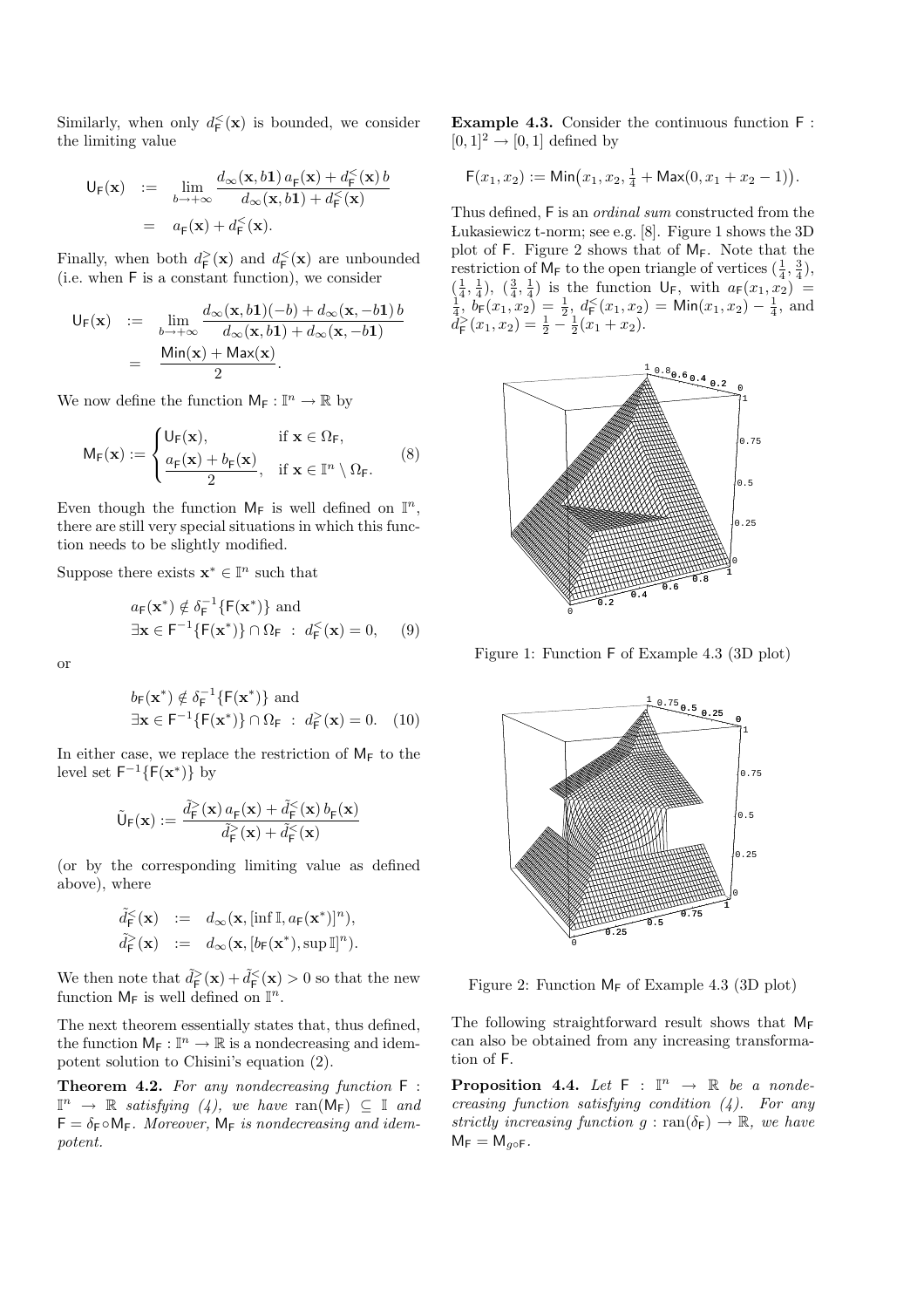Remark 4.5. Proposition 4.4 has an important application. Any  $g \in Q(\delta_F)$  such that  $dom(g) = ran(\delta_F)$  is strictly increasing and  $g \circ F$  is range-idempotent (see §3). The calculation of  $M_F$  can then be greatly simplified if we consider  $M_{q \circ F}$  instead. Observe for instance that, for every  $\mathbf{x} \in \mathbb{I}^n$  such that  $a_F(\mathbf{x}) = b_F(\mathbf{x})$ , we have  $M_{q \circ F}(\mathbf{x}) = M_F(\mathbf{x}) = (q \circ F)(\mathbf{x}).$ 

We now investigate the effect of *dualization* of  $F$  over  $M_F$  when F is defined on a compact domain  $[a, b]^n$ . Recall first the concepts of dual and self-dual functions (see [6] for a recent background). The dual of a function  $\mathsf{F} : [a, b]^n \to [a, b]$  is the function  $\mathsf{F}^d$ :  $[a, b]^n \rightarrow [a, b]$ , defined by  $\mathsf{F}^d = \psi \circ \mathsf{F} \circ (\psi, \dots, \psi)$ , where  $\psi : [a, b] \rightarrow [a, b]$  is the order-reversing involutive transformation  $\psi(x) = a + b - x$  ( $\psi^{-1} = \psi$ ). A function  $F : [a, b]^n \rightarrow [a, b]$  is said to be *self-dual* if  $\mathsf{F}^d=\mathsf{F}.$ 

**Proposition 4.6.** Let  $F : [a, b]^n \rightarrow [a, b]$  be a nondecreasing function satisfying condition  $(4)$ . Then  $M_{\mathsf{F}^d} = \mathsf{M}_{\mathsf{F}}^d$ . In particular, if  $\mathsf{F}$  is self-dual then so is  $M_F$ .

### 5 APPLICATIONS

We briefly describe three applications for these special solutions of Chisini's equation: revisiting the concept of Chisini mean, proposing and investigating generalizations of idempotency, and extending the idempotization process to nondecreasing functions whose diagonal section is not strictly increasing.

### 5.1 THE CONCEPTS OF MEAN AND AVERAGE REVISITED

The study of Chisini's functional equation enables us to better understand the concepts of mean and average. Already discovered and studied by the ancient Greeks, the concept of mean has given rise today to a very wide field of investigation with a huge variety of applications. For general background, see [1, 7].

The first modern definition of mean was probably due to Cauchy [3] who considered in 1821 a mean as an *internal* function, i.e. a function  $M : \mathbb{I}^n \to \mathbb{I}$  satisfying  $Min \leq M \leq Max$ . As it is natural to ask a mean to be nondecreasing, we say that a function  $M : \mathbb{I}^n \to \mathbb{I}$ is a *mean* in  $\mathbb{I}^n$  if it is nondecreasing and internal. As a consequence, every mean is idempotent. Conversely, any nondecreasing and idempotent function is internal and hence is a mean. This well-known fact follows from the immediate inequalities  $\delta_M \circ \text{Min} \leqslant M \leqslant \delta_M \circ \text{Max}$ . Moreover, if  $M : \mathbb{I}^n \to \mathbb{I}$  is a mean in  $\mathbb{I}^n$  then, for any subinterval  $\mathbb{J} \subseteq \mathbb{I}$ , M is also a mean in  $\mathbb{J}^n$ .

The concept of mean as an average is usually ascribed to Chisini [4, p. 108], who defined in 1929 a mean

associated with a function  $\mathsf{F} : \mathbb{I}^n \to \mathbb{R}$  as a solution  $M: \mathbb{I}^n \to \mathbb{I}$  of the equation  $\mathsf{F} = \delta_{\mathsf{F}} \circ \mathsf{M}$ . Unfortunately, as noted by de Finetti [5] in 1931, Chisini's definition is so general that it does not even imply that the "mean" (provided there exists a unique solution to Chisini's equation) satisfies the internality property. To ensure existence, uniqueness, nondecreasing monotonicity, and internality of the solution of Chisini's equation it is enough to assume that F is nondecreasing and that  $\delta_F$  is a bijection from I onto ran(F) (see Corollary 2.3). Thus, we say that a function  $M : \mathbb{I}^n \to \mathbb{I}$  is an average in  $\mathbb{I}^n$  if there exists a nondecreasing function  $\mathsf{F} : \mathbb{I}^n \to \mathbb{R}$ , whose diagonal section  $\delta_{\mathsf{F}}$  is a bijection from I onto ran(F), such that  $F = \delta_F \circ M$ . In this case, we say that  $M = \delta_F^{-1} \circ F$  is the *average associated with* F (or the F-level mean [1, VI.4.1]) in  $\mathbb{I}^n$ .

Thus defined, the concepts of mean and average coincide. Indeed, any average is nondecreasing and idempotent and hence is a mean. Conversely, any mean is the average associated with itself.

Now, by relaxing the strict increasing monotonicity of  $\delta_F$  into condition (4), the existence (but not the uniqueness) of solutions of the Chisini equation is still ensured (see Proposition 2.1) and we have even seen that, if F is nondecreasing, there are always means among the solutions (see Theorem 4.2). This motivates the following general definition.

**Definition 5.1.** A function  $M : \mathbb{I}^n \to \mathbb{I}$  is an *average* (or a *Chisini mean* or a *level surface mean*) in  $\mathbb{I}^n$  if it is a nondecreasing and idempotent solution of the equation  $F = \delta_F \circ M$  for some nondecreasing function  $F: \mathbb{I}^n \to \mathbb{R}$ . In this case, we say that M is an *average* associated with  $\mathsf{F}$  (or an F-level mean) in  $\mathbb{I}^n$ .

### 5.2 QUASI-IDEMPOTENCY AND RANGE-IDEMPOTENCY

Let  $\mathsf{F} : \mathbb{I}^n \to \mathbb{R}$  be a function satisfying (4). We have seen in §3 that, assuming AC (not necessary if  $\delta_F$  is monotonic), there exists an idempotent function G :  $\mathbb{I}^n \to \mathbb{I}$  such that  $\mathsf{F} = \delta_{\mathsf{F}} \circ \mathsf{G}$ . This result motivates the following definition. We say that a function F :  $\mathbb{I}^n \to \mathbb{R}$  satisfying condition (4) is quasi-idempotent if  $\delta_F$  is monotonic. We say that it is *idempotizable* if  $\delta_F$ is strictly monotonic.

**Proposition 5.2.** Let  $F : \mathbb{I}^n \to \mathbb{R}$  be a function. Then the following assertions are equivalent:

- $(i)$  F is quasi-idempotent.
- (ii)  $\delta_F$  is monotonic and there is a function  $G: \mathbb{I}^n \to \mathbb{I}$ such that  $F = \delta_F \circ G$ .
- (iii)  $\delta_F$  is monotonic and there is an idempotent func- $\label{eq:lin} \emph{tion $\mathsf{G} : \mathbb{I}^n \rightarrow \mathbb{I}$ such that $\mathsf{F} = \delta_\mathsf{F} \circ \mathsf{G}$.}$